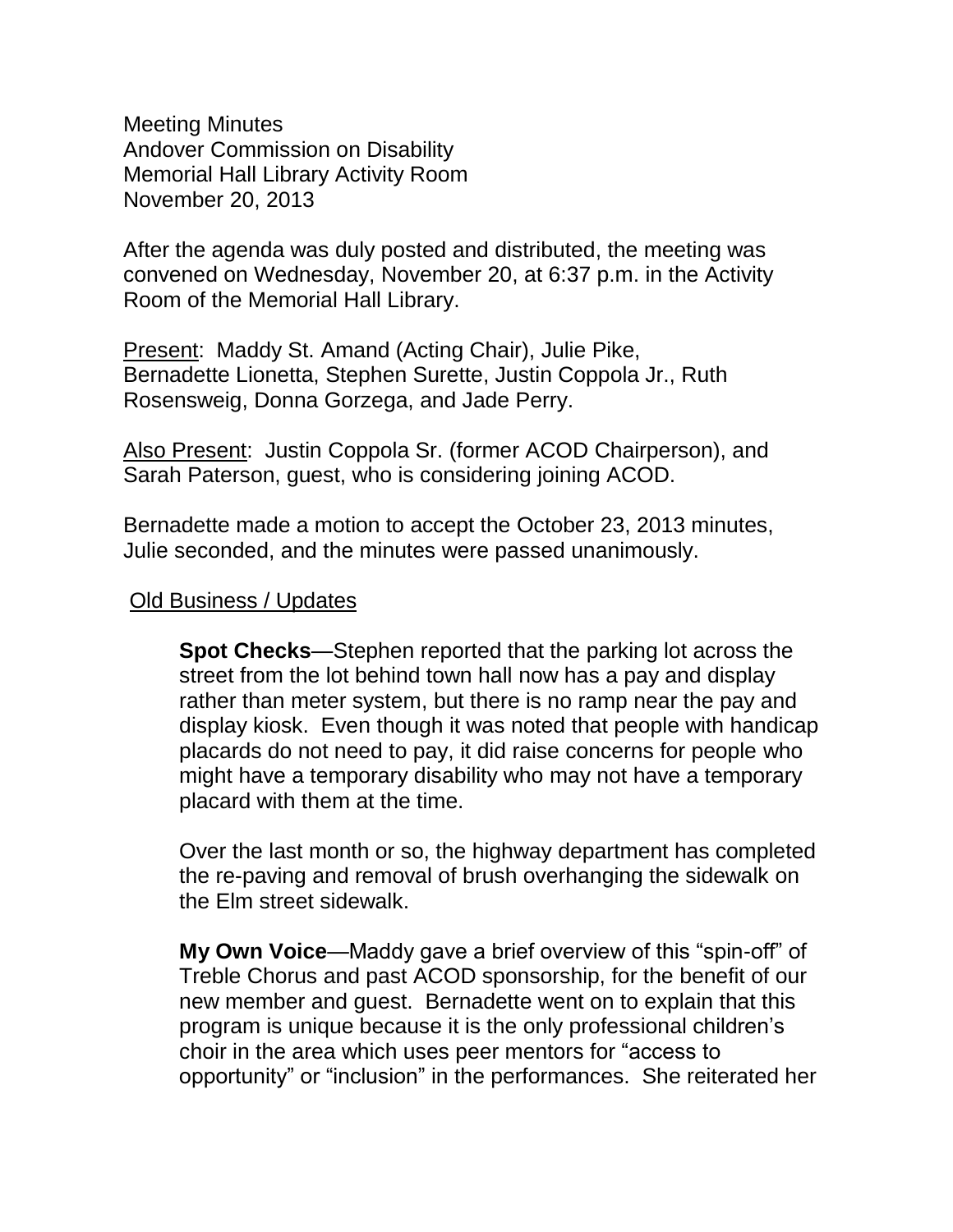interest in ACOD support for additional outreach into the community through printed information or CDs, and the like, for the entire community.

**Kids on the Block**—Bernadette described the history of this disability awareness puppet show and its use in the Andover schools. The commission sponsored the purchase and it was given to the school department. Barbara Murray of the Doherty Middle School continues to coordinate the training and the educational presentations. ACOD purchased the original disability package several years back and also purchased a follow-up 'autism package' two years ago. Bernadette will inform the commission of future presentations.

**Basic Access**—Ruth gave a brief overview explaining that the concept of basic access is to have at least one "no-step" entrance in new home buildings. She reported that the next house in Andover to be built by the Andover Conservation Trust (ACT) will be a basic access home. We also hope to influence Habitat for Humanity to also consider Basic Access but it is much more difficult when rehabilitating old houses.

#### New Business

**Administrative business** – Prior to the meeting, Maddy interviewed Sarah Paterson for a vacancy on ACOD. Sarah attended tonight's meeting where she introduced herself and told a bit about what she does in her position as Operations Manager for the University of Massachusetts Boston Institute for Community Inclusion. She is a grant monitor for the Institute, and is also responsible for software accessibility. After a brief discussion in executive session, Bernadette nominated Sarah for membership, Stephen seconded, and the nomination vote passed unanimously.

**Bancroft School Project** – As previously discussed, this project is in its build-out stages until at least February or March or 2014, so monitoring access will be an ongoing process until completion. Justin Sr. reported that the architectural firm is known to the town, and the sub-committee completed a blueprint review this month. A few minor issues will be clarified such as the stage area in the cafeteria. The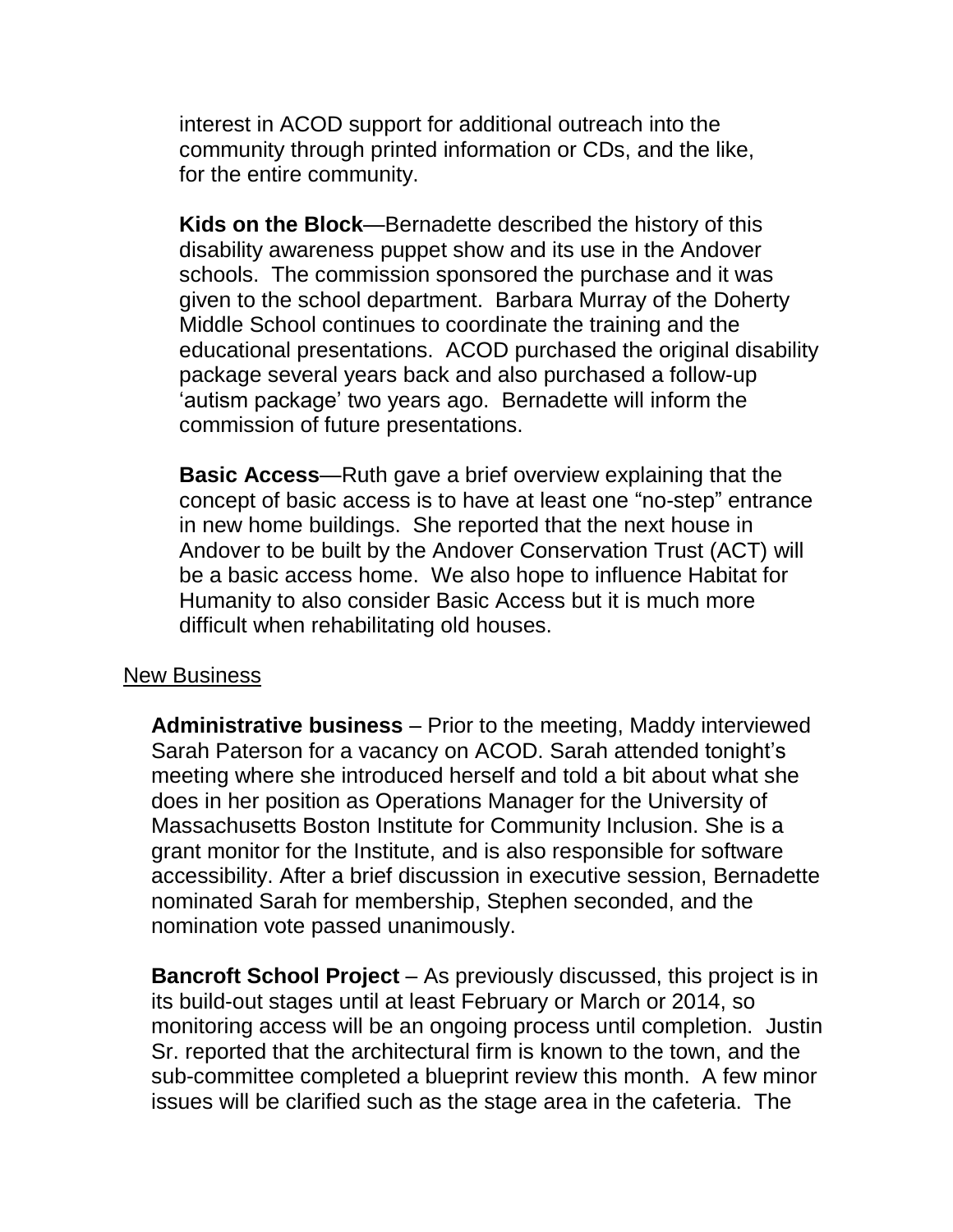remaining concerns include slopes outside the building which need to be graded for final leveling. Stephen raised a concern regarding the need for space to dump snow during snow removal.

**Outdoor Dining--** Maddy spoke recently with building inspector Chris Clemente about the walk-by study completed by a commission subcommittee on all outdoor dining offered in town. Some of these outdoor eating areas have not been accessible to the entire community. Chris and Maddy will meet in December to address the complementary roles of the inspectors vs. the commission and how and when ADA concerns can be raised. Current violations such as table heights, space between tables, etc. could have been avoided if the commission had been involved in an educational capacity at the start of such "renovations". It would be much more cost effective and helpful to review dimensions prior to the purchase of expensive furniture and should probably be part of the license application rather than a critique after the fact. Since the restaurant owners are required to re-apply each year, the process will be re-evaluated so that ADA specs are taken into consideration, perhaps even as a pre-condition for future licensing.

# **Meeting with Chief Patrick Keefe**

Since Maddy will be meeting with Chief Keefe, she opened the floor to discussion of any items of interest to present to the new Chief from ACOD.

(1) It was noted that although MOD initially trained ACOD members to "ticket" cars that were parked in handicap parking without placards, there really has not been much ticketing in the last few years.

(2) Members noted that abuses such as parking in handicap spaces, even temporarily to run an errand etc. are still occurring – however due to the "invisible nature of some disabilities" caution and discretion are required before ticketing perceived parking abuses. Maddy will discuss this issue with Chief Keefe to find out what the current public safety policy is regarding misuse of placards.

(3) Stephen will follow-up on missing handicap penalty signs in the library parking lot.

 (4) Since ACOD has previously sponsored "Project Lifesaver", for which the public safety center is now responsible, Maddy will report back on an update about this program to the commission.